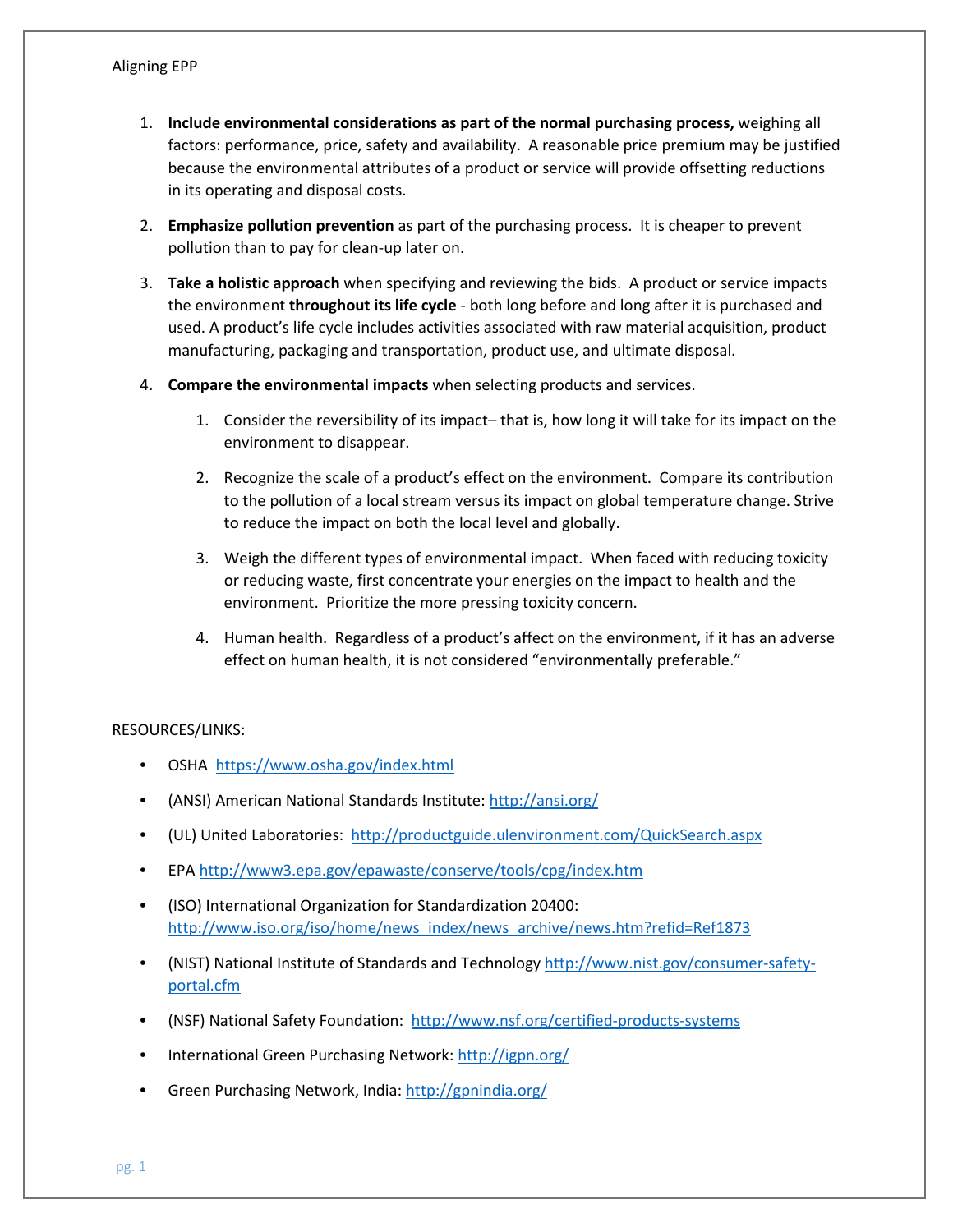- NIGP's Green Resources Page: <http://www.nigp.org/eweb/StartPage.aspx?Site=NIGP&webcode=com-green-docs>
- NASPO Green Purchasing Guide: [http://naspo.org/green/#top](http://naspo.org/green/)
- NACo Green Purchasing Toolkit:<http://www.naco.org/topics/environment>
- Responsible Purchasing Network[: http://www.responsiblepurchasing.org/](http://www.responsiblepurchasing.org/)
- Northeast Recycling Council:<https://nerc.org/>

# **LCCA, building links:**

- Building for Environmental and Economic Sustainability (BEES) [\(http://www.bfrl.nist.gov/oae/software/bees/\)](http://www.bfrl.nist.gov/oae/software/bees/)
- Stanford: <https://lbre.stanford.edu/sites/default/files/publications/lcca121405.pdf>
- IOWA[: http://www.dps.state.ia.us/fm/building/energy/PDF/LifeCycleCostAnalysis.pdf](http://www.dps.state.ia.us/fm/building/energy/PDF/LifeCycleCostAnalysis.pdf)
- National Institute of Standards and Technology Handbook 135, Life-Cycle Costing Manual: [\(http://www.bfrl.nist.gov/oae/publications/handbooks/135.pdf\)](http://www.bfrl.nist.gov/oae/publications/handbooks/135.pdf)
- Federal Energy Management Program Energy Cost Calculator: [\(http://www.fedcenter.gov/\\_kd/go.cfm?destination=ShowItem&Item\\_ID=8336\)](http://www.fedcenter.gov/_kd/go.cfm?destination=ShowItem&Item_ID=8336)
- DOE EnergyPlus: [\(http://www.eere.energy.gov/buildings/energyplus/\)](http://www.eere.energy.gov/buildings/energyplus/)
- CA Life-Cycle Cost Analysis Model: [\(http://www.green.ca.gov/LCCA/default.htm\)](http://www.green.ca.gov/LCCA/default.htm)

## **LCCA; major fleet equip; MN:**

<http://www.dot.state.mn.us/research/TS/2015/201516.pdf>

## **LCCA; road improvements; links**

- DOT:<https://www.fhwa.dot.gov/infrastructure/asstmgmt/lccasoft.cfm>
- DOT primer[: https://www.fhwa.dot.gov/asset/lcca/010621.pdf](https://www.fhwa.dot.gov/asset/lcca/010621.pdf)
- $CA:$

[http://www.dot.ca.gov/hq/maint/Pavement/Offices/Pavement\\_Engineering/LCCA\\_Docs/LCCA\\_](http://www.dot.ca.gov/hq/maint/Pavement/Offices/Pavement_Engineering/LCCA_Docs/LCCA_25CA_Manual_Final_Aug_1_2013_v2.pdf) [25CA\\_Manual\\_Final\\_Aug\\_1\\_2013\\_v2.pdf](http://www.dot.ca.gov/hq/maint/Pavement/Offices/Pavement_Engineering/LCCA_Docs/LCCA_25CA_Manual_Final_Aug_1_2013_v2.pdf)

- American Society of Civil Engineers from tri-state: [http://www.asce.org/uploadedFiles/Issues\\_and\\_Advocacy/Our\\_Initiatives/Infrastructure/Conte](http://www.asce.org/uploadedFiles/Issues_and_Advocacy/Our_Initiatives/Infrastructure/Content_Pieces/asce-eno-life-cycle-report.pdf) [nt\\_Pieces/asce-eno-life-cycle-report.pdf](http://www.asce.org/uploadedFiles/Issues_and_Advocacy/Our_Initiatives/Infrastructure/Content_Pieces/asce-eno-life-cycle-report.pdf)
- BEES adapted for application to biobased products—see BEES for USDA [\(http://www.bfrl.nist.gov/oae/software/bees/bees\\_USDA.html\)](http://www.bfrl.nist.gov/oae/software/bees/bees_USDA.html)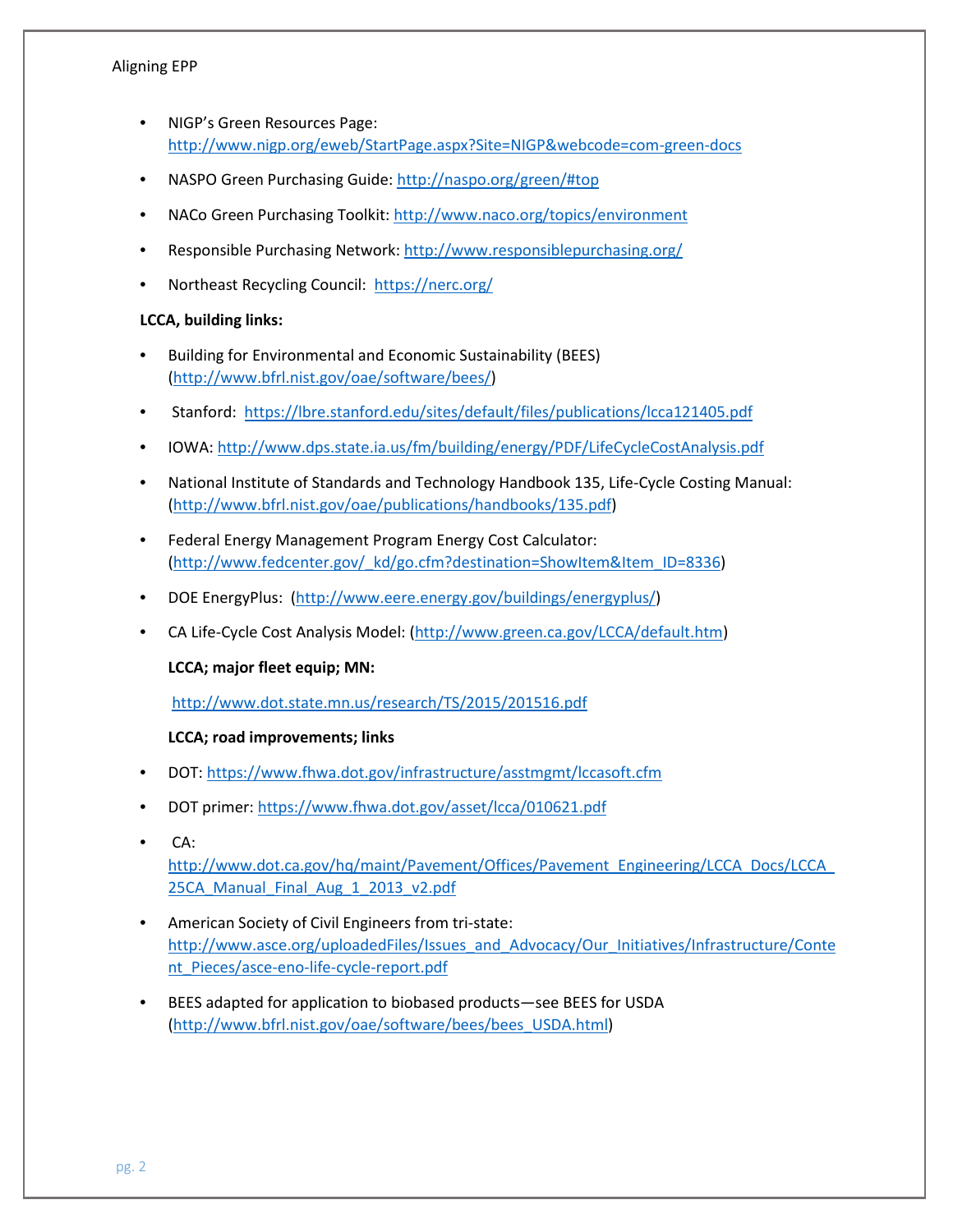| Web link                                                                                              | Category                                              |  |  |
|-------------------------------------------------------------------------------------------------------|-------------------------------------------------------|--|--|
| http://www.nj.gov/dep/                                                                                | NJ DEP main web page                                  |  |  |
| http://www.nj.gov/dep/dshw/rrtp/asphalt.htm                                                           | NJ DEP asphalt recycling                              |  |  |
| http://www.state.nj.us/dep/dshw/                                                                      | NJ DEP solid waste & recycling resources              |  |  |
| http://www.nj.gov/dep/parksandforests/forest/nj forest nursery.htmNJ DEP reforestation                |                                                       |  |  |
| https://www.iso.org/standard/63026.html                                                               | ISO 20400:2017 Sustainable procurement --<br>Guidance |  |  |
| http://www.njcleanenergy.com/commercial-industrial/home/home                                          | NJ Clean Energy web page                              |  |  |
| http://www.njcleanenergy.com/commercial-<br>industrial/programs/benchmarking/energy-benchmarking-home | NJ Clean Energy Benchmarking web page                 |  |  |
| http://www.njeit.org/                                                                                 | NJ Environmental Trust Infrastructure                 |  |  |
| http://www.state.nj.us/dca/divisions/dhcr/                                                            | NJ Div of Housing & Community Resources               |  |  |
| http://www.epa.gov/epp/pubs/about/about.htm#c%20%20                                                   | Environmentally purchasing links                      |  |  |
| http://www.epa.gov/                                                                                   | US EPA main web page                                  |  |  |
| https://industries.ul.com/environment                                                                 | Certification organization                            |  |  |
| www.greenseal.org                                                                                     | Certification organization                            |  |  |
| www.astm.org                                                                                          | Society for Testing & Materials-standardization       |  |  |
| http://www.aoac.org                                                                                   | Scientific analysis, organization                     |  |  |
| www.tappi.org                                                                                         | Tech Assoc of the Pulp and Paper Industry             |  |  |
| https://www.gsaadvantage.gov/                                                                         | find GSA "Environmental Program" products             |  |  |
| http://www.epeat.net/                                                                                 | <b>Global Greener Electronics</b>                     |  |  |
| http://www.energystar.gov/                                                                            | <b>Energy Star rated appliances</b>                   |  |  |
| http://www.greenguard.org/en/index.aspx                                                               | Green Building - Indoor Air Quality                   |  |  |
| http://www.usgbc.org/DisplayPage.aspx?CategoryID=19                                                   | <b>LEED Certification for buildings</b>               |  |  |
| http://www.sustainablejersey.com/                                                                     | NJ Municipal Certification Program                    |  |  |
| http://www.greenseal.org/                                                                             | <b>Green Seal</b>                                     |  |  |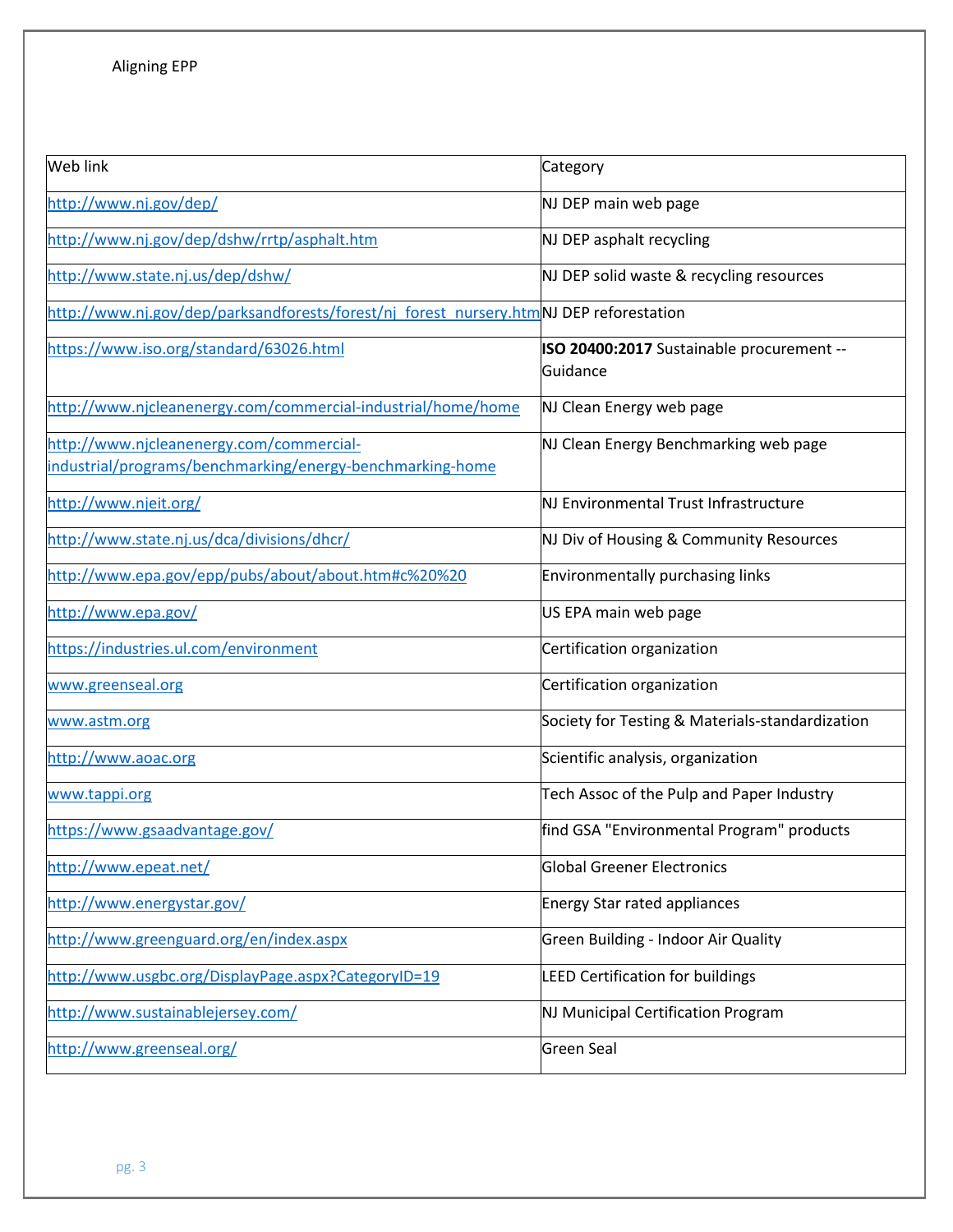#### SAMPLE DEFINITIONS/CLAUSES

**Alternate Environmentally Preferable Item –** An item offered as an alternative to a specified Core List item, which meets the requirements of the United States Environmental Protection Agency (EPA) Comprehensive Procurement Guidelines developed pursuant to Federal Executive Order 13101.

**ASTM International -** American Society for Testing and Materials is an international standards organization that develops and publishes voluntary consensus technical standards for a wide range of materials, products, systems, and services.

**Basis Weight** (grammage) shall be measured according to Technical Association of the Pulp and Paper Industry (TAPPI) T 410, or International Organization for Standardization (ISO) 536 and shall meet the requirements as specified when measured as grams per square meter (g/m2, SI Units) or pounds/ream (lbs/ream, English units).

**Bathroom Tissue.** A class of soft paper products used to maintain personal hygiene, designed to disperse in septic tanks. Products herein this RFB come in rolls.

**''biobased product''** means a product determined by the Secretary of Agriculture to be a commercial or industrial product (other than food or feed) that is composed, in whole or in significant part, of biological products or renewable domestic agricultural materials (including plant, animal, and marine materials) or forestry materials OR an intermediate feedstock.

-Some examples of agricultural resources that make up many biobased products include: soybeans, corn, kenaf, flax, jute, and numerous other types of crops that are harvested. -Current applications of these agricultural resources create products such as ethanol (corn-based), soy candles, soy-based lubricants, kenaf office paper, and bioplastics.

**Biological Contaminants-** Are or were living organisms, including, but not limited to: bacteria, molds, mildew, viruses, animal dander and cat saliva, house dust, mites, cockroaches, and pollen**.** 

**Byproduct-** A secondary or incidental product deriving from a manufacturing process.

**Brand Name/Trade Name** – A name given to a product or service generally for marketing purposes.

**Burst Test -** Measures the pressure required to puncture a sheet of paper or paperboard as an indicator of its load carrying capacity under specific conditions.

**Carcinogen**- Chemicals listed as a known, probable, reasonably anticipated, or possible human carcinogen by the International Agency for Research on Cancer (IARC Groups 1, 2A, and 2B), National Toxicology Program (NTP Groups 1 and 2), United States Environmental Protection Agency Integrated Risk Information System (EPA IRIS weight-of-evidence classifications A, B1, B2, C, carcinogenic, known/likely human carcinogen, likely to be carcinogenic to humans, and suggestive evidence of carcinogenicity or carcinogen potential), or by the Occupational Safety and Health Administration (OSHA as carcinogens under 29 Code of Federal Regulations (CFR) 1910.1003(a)(1)); and those chemicals that fall into Carcinogenicity Hazard Category 1A and 1B under the Globally Harmonized System for Classification and Labeling of Chemicals (GHS).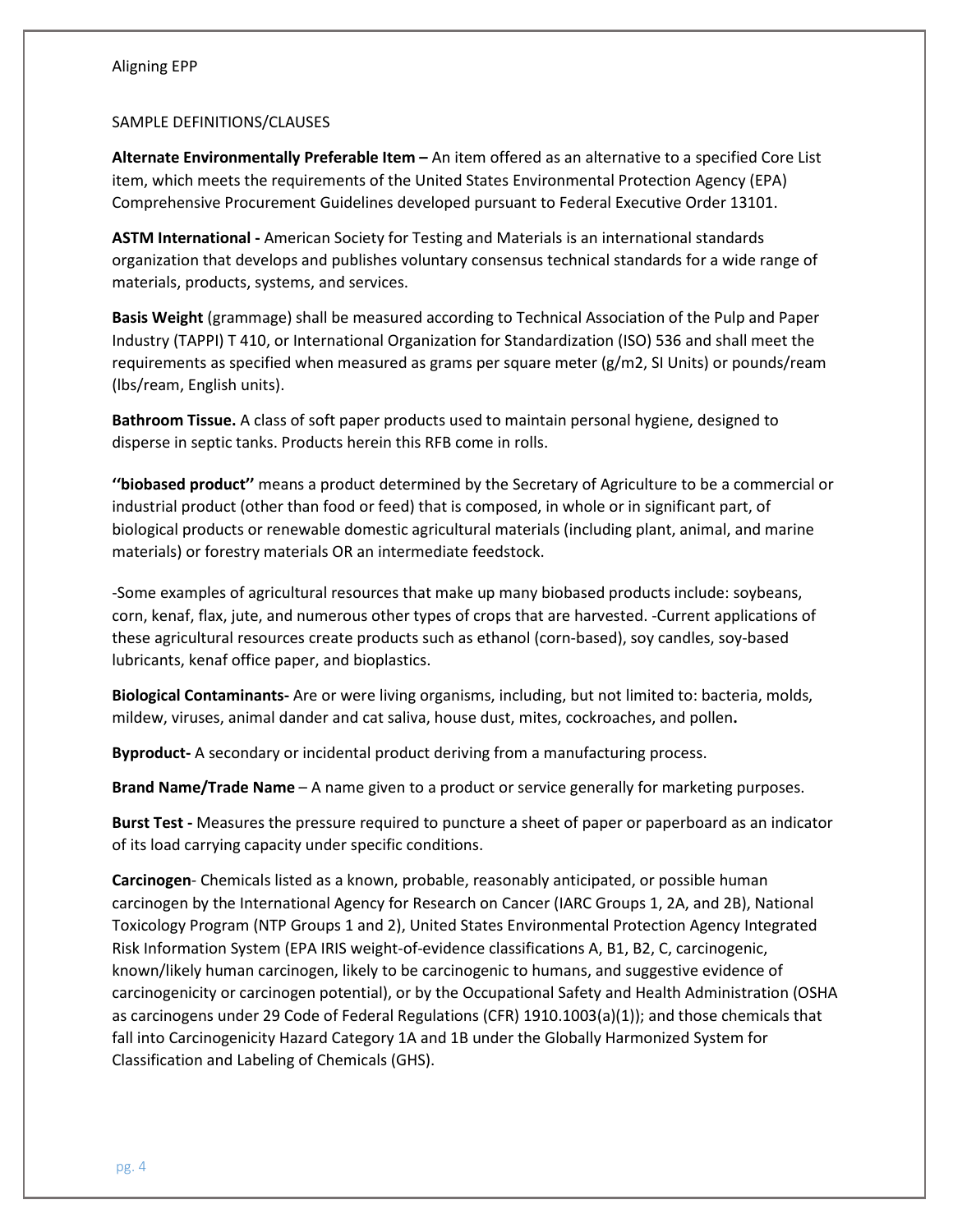**Chemical Abstract Services** (CAS) Registry - Is a collection of disclosed chemical substance information, containing more than 66 million organic and inorganic substances and 63 million sequences. Each CAS Registry Number (often referred to as a CAS Number): Is a unique numeric identifier; Designates only one substance; Has no chemical significance; and Is a link to a wealth of information about a specific chemical substance. A CAS Registry Number is a numeric identifier that can contain up to 10 digits, divided by hyphens into three parts.

**Chemical Name**– The scientific name used to give an accurate description of a substances' composition.

**Code of Federal Regulations (**CFR)- The codification of general and permanent rules published in the Federal Registrar by the executive departments and agencies of the Federal Government.

**Colorant-** Inks, dyes, or pigments which are capable of imparting color when added in the paper-making process.

**Commercial Item Description (CID)-** Product offered must meet or exceed the salient characteristics of the noted CID and, in addition, be compliant with the requests of the Town.

**Comprehensive Procurement Guidelines–** The United States Environmental Protection Agency (EPA) has published Comprehensive Procurement Guidelines (CPGs) developed pursuant to Federal Executive Order 13101. EO11 (Corzine) relies upon and incorporates these Federal guidelines. The CPGs are available via: [http://www.epa.gov/epawaste/conserve/tools/cpg/.](http://www.epa.gov/epawaste/conserve/tools/cpg/) The related guidelines for purchasing products are currently a[t http://www.epa.gov/epaoswer/non-hw/procure/factshts.htm](http://www.epa.gov/epaoswer/non-hw/procure/factshts.htm) . Through the Comprehensive Procurement Guidelines (CPG), EPA designates items that must contain recycled content when purchased by federal, state, and local agencies, or by government contractors using appropriated federal funds. CPG is authorized under RCRA and updated every two years.

**Concentrate**- Product that must be diluted by at least eight parts by volume water (1:8 dilution ratio) prior to its intended use.

**Contaminant**- A physical, chemical or biological substance which is available at a level so high as to have a correlated deleterious effect on human and/or animal and /or the environment's health. In papermaking, it includes substances that may not be intentionally added, but is known to be present above 0.01% (100 parts per million) by weight (i.e.: in the papermaking additives as purchased).

**Corrosive** - A substance that causes visible destruction of, or irreversible alterations in, living tissue by chemical action at the site of contact.

**Country of Origin Labeling-** [COOL]- perishable agricultural commodities labeled to identify the country in which they were produced.

**De-inking of Recovered Paper-** For the purpose of this RFB, de-inking shall exclude using a solvent containing either chlorine or any chemicals listed by the EPA under Section 313 of the Emergency Planning and Community Right-To-Know Act.

**Disinfectants – Chemicals** used on inanimate surfaces to rapidly inactivate microorganisms.

**Environmental attributes-** Environmental characteristics of a product or service, such as energy or water efficiency, low-toxicity, biobased, and recycled-content.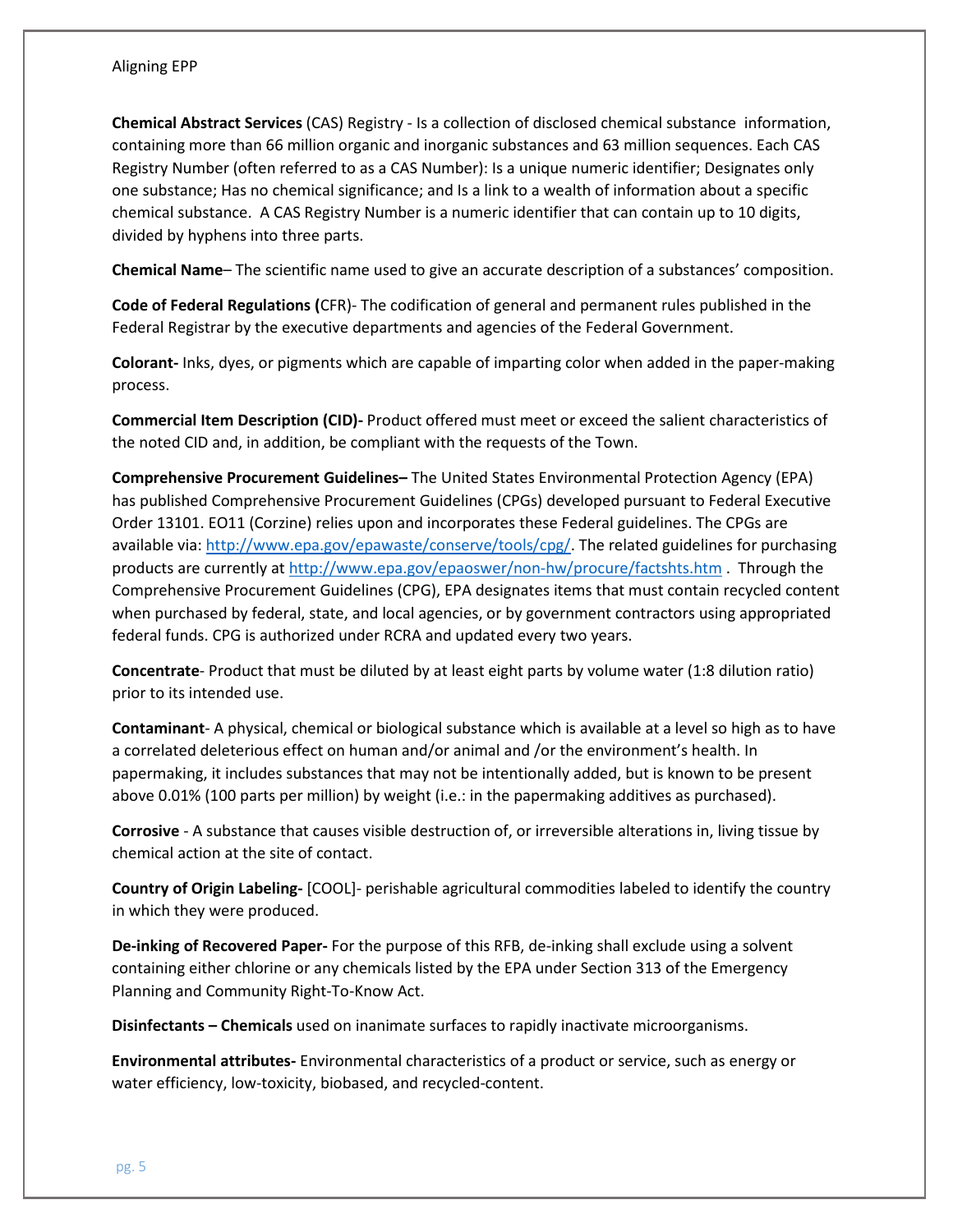**Environmentally preferable-** Products or services that have a lesser or reduced effect on human health and the environment when compared with competing products or services that serve the same purpose. The product or service comparison may consider raw materials acquisition, production, manufacturing, packaging, distribution, reuse, operation, maintenance, or disposal. (EO 13101, Section 201).

**EPA- Environmental Protection Agency, USA-** Information is currently available via:

[http://www.epa.gov/.](http://www.epa.gov/) EPA has begun to reconsider the specifications for Federal Agencies: EPA has given preference to multi-attribute standards and ecolabels (as opposed to those focused on single attributes) for which the agency has been able to confirm the availability of a competent certification body meeting conformity assessment criteria.

**Executive Order 13101-** Entitled *Greening the Government Through Waste Prevention, Recycling, and Federal Acquisition*, Executive Order (E.O.) 13101 was signed on September 14, 1998. This Order replaces E.O. 12873 and reinforces the federal government's buy-recycled efforts. E.O. 13101 establishes a process for amending the CPG originally promulgated under E.O. 12873. E.O. 13101 requires EPA to amend the CPG every 2 years, or as appropriate. The Order also requires EPA to issue RMANs concurrent with the CPG amendments, and to update them periodically.

**Executive Order 11, (EO 11)** - Issued April 22, 2006, by Gov. Jon Corzine, EO11 encourages the purchase of environmentally preferable products in accordance with United States Environmental Protection Agency (USEPA) Comprehensive Procurement Guidelines developed pursuant to Federal Executive Order 13101. The full text of EO 11 is available here: [http://www.state.nj.us/infobank/circular/eojsc11.htm.](http://www.state.nj.us/infobank/circular/eojsc11.htm)

**FIFRA** – Federal Insecticide Fungicide and Rodenticide Act.

**Finishing Broke-** Discarded paper resulting from any finishing (converting) operation, including, but not limited to winding, slitting, cutting, sorting, counting, cartoning, palletizing, and wrapping.

**FDA-** Food and Drug Administration information is available at: [http://www.fda.gov/default.htm.](http://www.fda.gov/default.htm)

**Force Majeure-** extraordinary event or circumstance beyond the control of the contracting parties, such as a war, strike, riot, crime, or otherwise an event described by the legal term "act of God" (e.g., flooding, earthquake, volcano), that prevents one or both parties from fulfilling their obligations under the contract. Force majeure shall not excuse negligence or other malfeasance of a contractor, as where non-performance is caused by the usual and natural consequences of external forces (e.g., predicted rain stops an outdoor event), or where the intervening circumstances are specifically contemplated.

**Forest Residue-** Fibrous timber by-products of harvesting, manufacturing, extractive or woodcutting processes such as, but not limited to, chips, stumps, branches and sawdust.

**Fresh Water Use-** The total amount of steam, process, and cooling water used in the manufacture of sanitary paper products, including water used during recovered material re-pulping or agricultural residue pulping, throughout the paper making process, and during converting (if applicable).

**General-purpose cleaners -** Products used for routine cleaning of hard surfaces including impervious flooring such as concrete or tile. It does not include cleaners intended primarily for the removal of rust, mineral deposits, or odors. It does not include products intended primarily to strip, polish, or wax floors,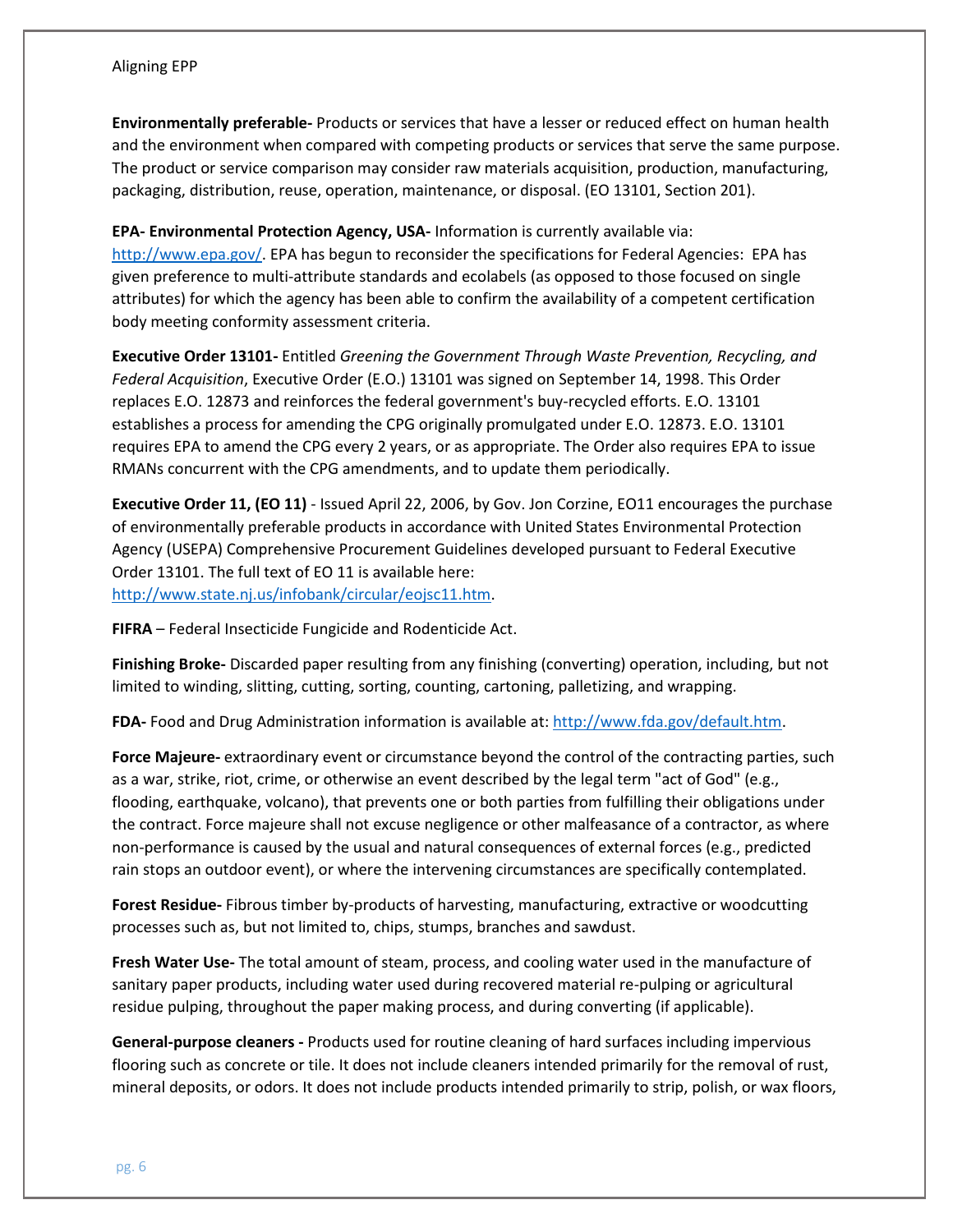and it does not include cleaners intended primarily for cleaning toilet bowls, dishes, laundry, glass, carpets, upholstery, wood, or polished surfaces. This category does not include any products required to be registered under FIFRA, such as those making claims as sterilizers, disinfectants, or sanitizers.

**GHS- Globally Harmonized System** of Classification and Labelling of Chemicals.–an internationally agreed-upon standard managed by the United Nations that was set up to replace the assortment of hazardous material classification and labelling schemes previously used around the world.

# <https://www.osha.gov/dsg/hazcom/ghsguideoct05.pdf>

| Exploding<br>bomb<br>(for explosion or<br>reactivity hazards)                        | Flame<br>(for fire hazards)                                                                            | Flame over circle<br>(for oxidizing<br>hazards)                                                        |
|--------------------------------------------------------------------------------------|--------------------------------------------------------------------------------------------------------|--------------------------------------------------------------------------------------------------------|
| Gas cylinder<br>(for gases under<br>pressure)                                        | Corrosion<br>(for corrosive<br>damage to metals,<br>as well as skin, eyes)                             | Skull and<br>Crossbones<br>(can cause death<br>or toxicity with<br>short exposure<br>to small amounts) |
| Health hazard<br>(may cause or<br>suspected of<br>causing serious<br>health effects) | <b>Exclamation mark</b><br>(may cause less<br>serious health<br>effects or damage<br>the ozone layer*) | Environment*<br>(may cause damage<br>to the aquatic<br>environment)                                    |
| <b>Biohazardous Infectious Materials</b>                                             | (for organisms or toxins that can cause diseases in people or animals)                                 |                                                                                                        |

\* The GHS system also defines an Environmental hazards group. This group (and its classes) was not adopted in WHMIS 2015. However, you may see the environmental classes listed on labels and Safety Data Sheets (SDSs). Including information about environmental hazards is allowed by WHMIS 2015.

**Grade-** The sum of the characteristics, including but not limited to the quality and condition of the commodity at the time of grading.

**Halogenated solvents -** Any solvent containing halogens including fluorine, chlorine, bromine and iodine. Halogens are highly reactive and have a tendency to bioaccumulate and exhibit toxic effects.

**HAACP- Hazard Analysis Critical Control Point-** A systematic approach to the identification, evaluation, and control of product safety hazards that are a biological, chemical, or physical agent that is reasonably likely to cause illness or injury in the absence of its control. This information is available at: [http://www.cfsan.fda.gov/~lrd/haccp.html.](http://www.cfsan.fda.gov/%7Elrd/haccp.html)

**Ingredient-** Any constituent of a product that is intentionally added or known to be a contaminant that comprises at least 0.01% by weight of the product.

**ISO 20400-** The International Organization for Standardization released ISO 20400, a standard for sustainable procurement; published April 21, 2017. ISO 20400 Sustainable procurement -- provides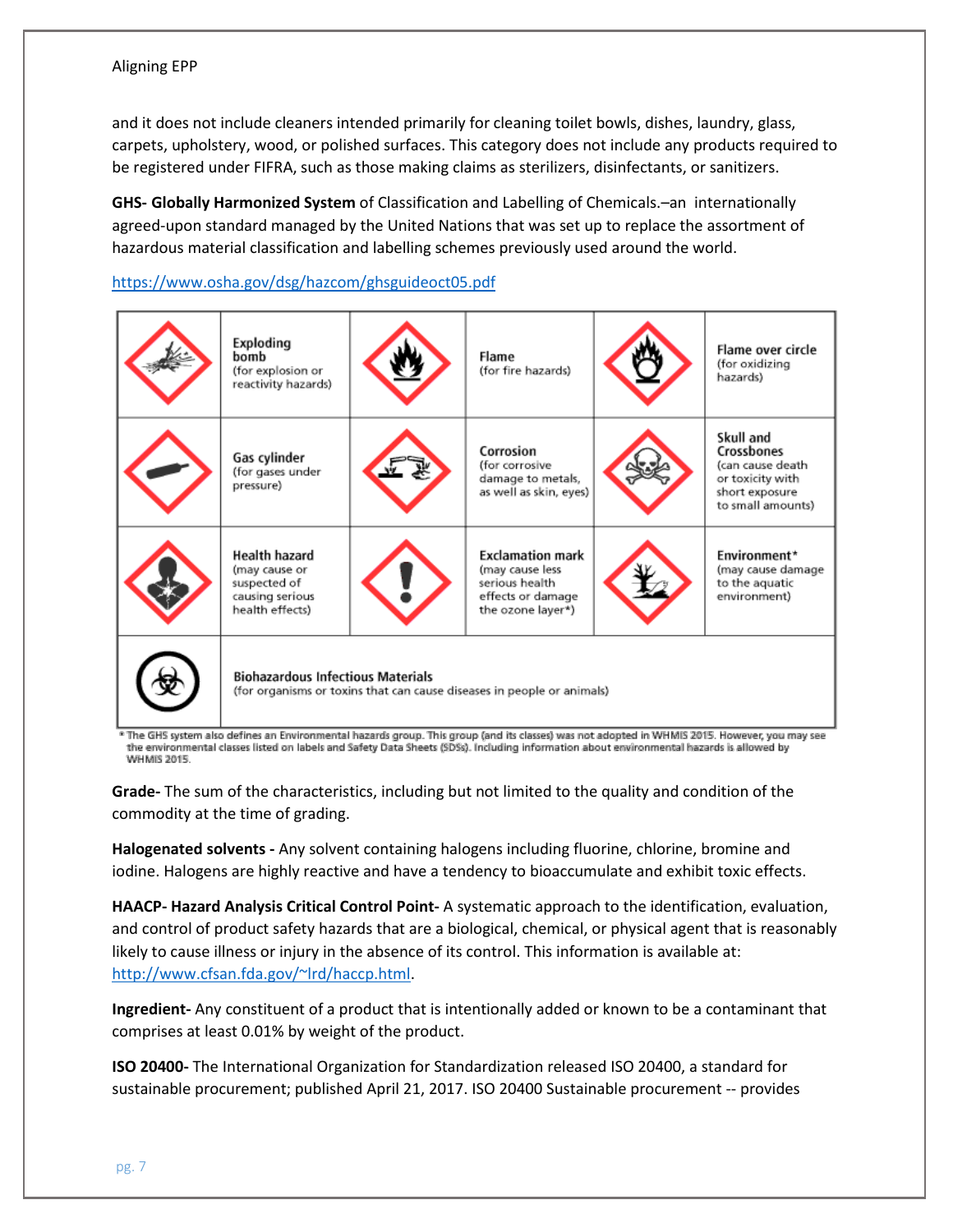guidance to organizations, independent of their activity or size, on integrating sustainability within procurement. It provides guidelines that can lead to improved economic, social and environmental outcomes. ISO 20400 does not contain requirements for suppliers and is not a tool to assess the sustainability performance of suppliers. ISO 20400 prescribes how organizations can integrate sustainability into the procurement process.

Institutions and standard accreditation bodies from 38 countries worked with ISO to develop these standards ISO20400 is particularly well supported, with 38 participating countries and 14 observing countries, which represents 65% of the world's population, 85% of world GDP and 73% of world carbon emissions. The work of four years, it has been designed to be a standard for all nations and cultures and is backed by the UN, OECD and ITUC.

According to ISO 20400, procurement goals should align with principles such as accountability, transparency, ethical operation, fair opportunity, labor rights and health work conditions, economic resource optimization, and innovative solutions. The sustainable procurement objectives should complement business objectives; it should be relevant, measurable and target oriented.

Unlike ISO 26000, guidance on social responsibility, ISO 20400 focuses specifically on the purchasing function. The Standard includes seven core subjects:

- Good governance: Planning, reporting, control and monitoring
- Fair Operating Practices: anti-corruption, fair competition
- Labor Practices: Labor protection, safe and healthy working conditions
- Human Rights: avoidance of unethical collusion; encouraging diversity
- Environmental Impact: climate change , pollution control, saving water, recycle waste
- Consumer Rights: Transparent and unbiased information
- Community: Giving back to the community, cycling economy

Sustainable procurement is a central tenet of social responsibility. ISO 20400l complements *ISO 26000:2010*, Guidance on social responsibility. ISO 20400 directs organizations to minimize their environmental footprint, review their impact on human rights and act to positively contribute to society and the economy. Practices explored in ISO 26000 such as due diligence, analyzing the sphere of influence, setting priorities and avoiding complicity are all practices encouraged in ISO 20400.

**Kraft Paper-** Paper or paperboard (cardboard) produced from chemical pulp produced in the kraft process. Kraft paper is made from at least 80% wood pulp. Pulp produced by the kraft process is stronger than that made by other pulping processes. Kraft pulp is darker than other woods, but can be bleached to make a very white pulp. The natural unbleached color of kraft paper is brown.

**Materials in Solid Waste**- materials found in the various components of the solid waste stream. General, solid waste has several components, such as municipal solid waste (MSW), construction and demolition debris (C&D), and nonhazardous industrial waste. Under RCRA Section 6002, EPA considers materials recovered from any component of the solid waste stream when designating items containing recovered materials.

**level®** is sponsored by the Business and Institutional Furniture Manufacturers Association (BIFMA) International. BIFMA requires all products bearing the **level** certification mark to be assessed for conformance to the ANSI/BIFMA e3 standard by an accredited third-party product certification body.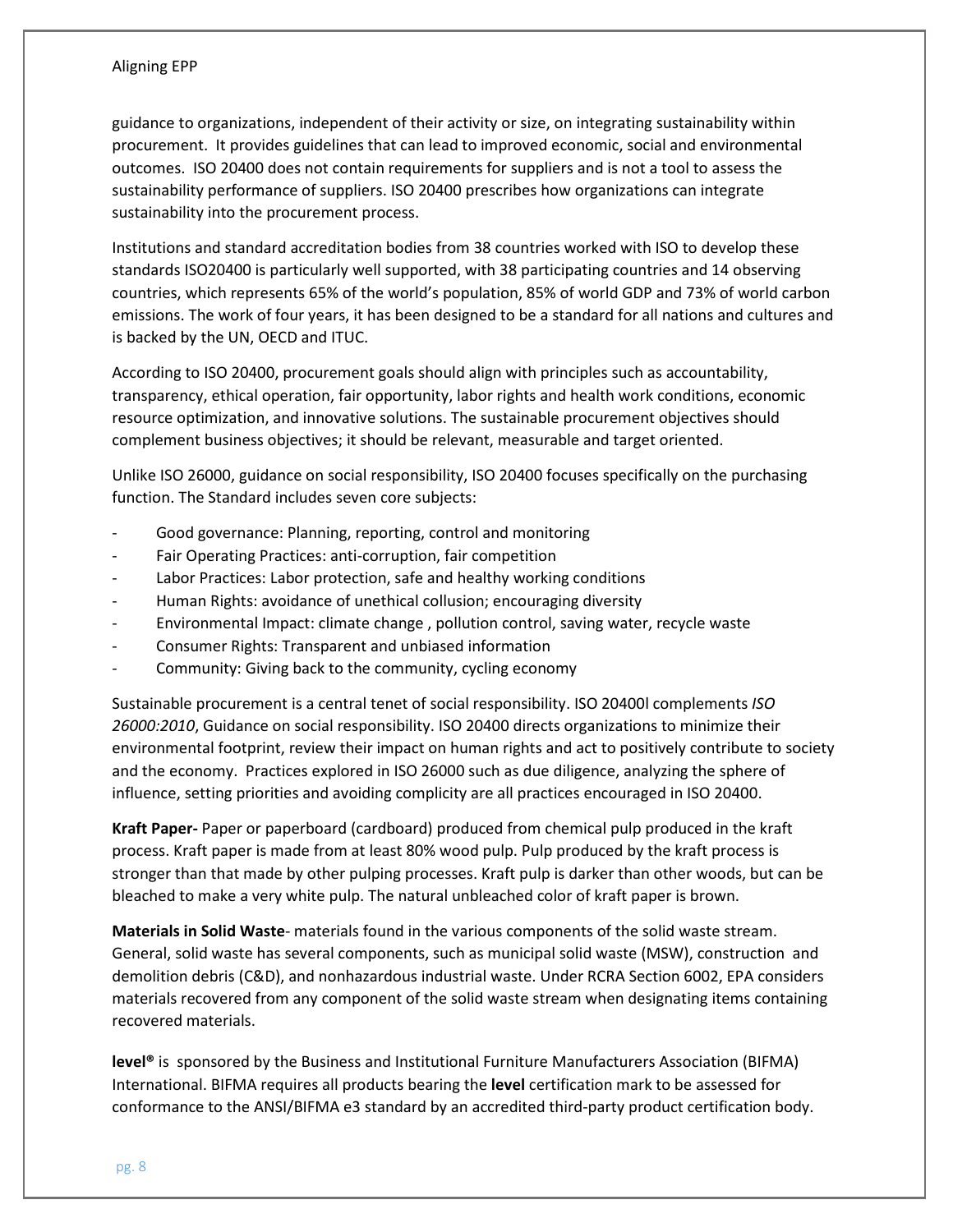Product certification bodies will certify that products conform to the standard and authorize the use of the **level** certification mark in conjunction with the certified product. At the Prerequisite LEVEL: all participating manufacturers must have a design for environment (DFE) program in place, and an assessment of a variety of component parts.

**LIFE CYCLE COST ANALYSIS** - When performing an LCCA, conduct the same analysis with the **same parameters and assumptions across many different alternative products.**

Best option, theoretically. is to choose the product calculated as having the lowest total cost of ownership. Other factors, may influence your procurement decision. For example, if one product has a high initial cost, there may not be enough money in the current budget to purchase it, even if it will have a lower life-cycle cost than alternatives. Identifying the total cost of ownership requires looking at the entire process of procuring and consuming the product or service

Document each point to draw your conclusion(s)

-Use the life cycle analysis to evaluate products,

-Look at the cost of the product over its entire life rather than the initial purchase price.

-2 or more products may appear similar in performance, function and price; but one may be a better value because it lasts longer, uses less energy or produces less waste.

-Use what you learn for the next procurement cycle. Identify changes, at every stage of the life cycle, that can lead to environmental benefits and overall cost savings and you will be on your way to Strategic Sourcing. To perform an LCCA, we will take all of the estimates we have and sum them up over the life of the product.

## **Calculating Life-Cycle Cost**

#### $LCC =$

[((Length of Time) x (annual average Operating, Maintenance, and Repair costs (including fuel and utility costs)) + Initial Cost + Replacement Costs] - Residual

-Replacement cost is cost for any system (or consumable) not expected to last the full time period. For a building, the replacement cost may need to be proportioned against the life of the structure. -Residual is any remaining value you can recover at the end of the time period. If you can't sell it or trade it, there's none. The result for each alternative is its life-cycle cost (LCC). You can compare the lifecycle costs of the different alternatives to determine the alternative that is most cost effective over the time period.

(Material) **Safety Data Sheet** (MSDS)- Provides workers and emergency personnel with procedures for handling or working with that substance in a safe manner, and includes information such as physical data, storage, disposal, protective equipment, and spill-handling procedures. MSDS formats can vary from source to source within a country depending on national requirements.

**Mill Broke-** Paper discarded from any point in the manufacturing process, which is subsequently repulped and reprocessed. "Wet broke" is typically generated from the wire or presses, while "dry broke" emanates from the dryers, reel, and winder. Cannot be counted toward postconsumer or recovered fiber content, except the mill broke generated in the papermaking process using postconsumer and/or recovered fiber as feedstock toward "postconsumer fiber" or "recovered fiber" content, to the extent that the feedstock contained these materials. If the mill uses less than 100% postconsumer or recovered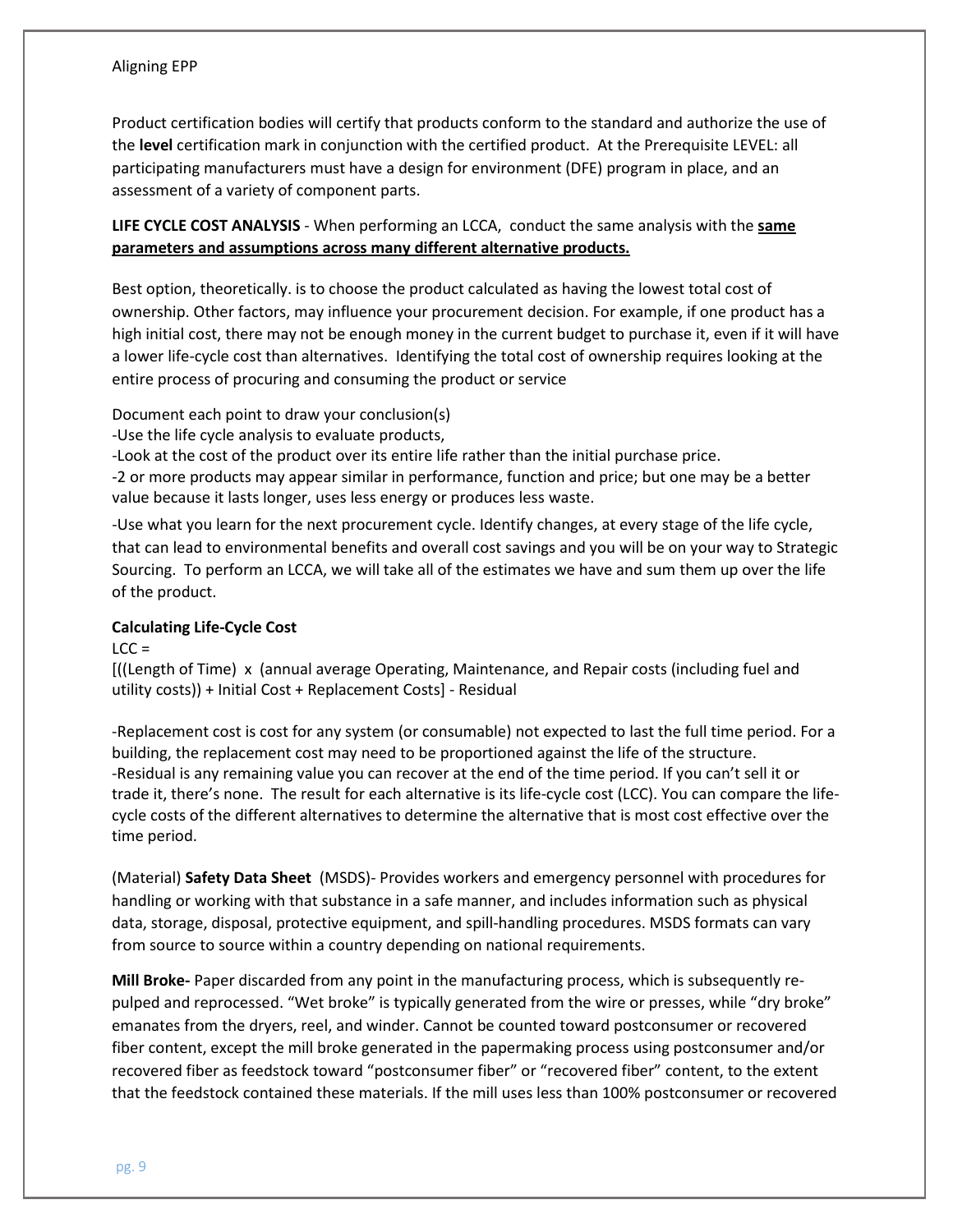fiber, only a proportional amount of broke can be counted toward postconsumer or recovered fiber content.

**Mottled White Kraft Paper**- A top skin of Bleached Kraft fibers on a Brown Kraft fiber base.

**Mutagen-** Substances designated as known to induce heritable mutations, regarded as if they induce, or which cause concern for humans owing to the possibility that they may induce heritable mutations in the germ cells of humans, and thus meets the criteria for categories 1 and 2 (H340 and H341) under the GHS-Harmonized System for the Classification of Chemicals Which Cause Mutations in Germ Cells (UN, 2003).

**Neurotoxicity -** Any adverse change in the development, structure, or function of the central and peripheral nervous system following exposure to a chemical agent (59 FR 42272, August 17, 1994.)

#### **New Jersey Department of Environmental Protection- [http://www.nj.gov/dep/.](http://www.nj.gov/dep/)**

**Optical Brightener-** Additives designed to enhance the appearance of colors and whiteness in materials by absorbing ultraviolet radiation and emitting blue radiation. These compounds are also known as fluorescent whitening agents. Optical brighteners may be used as a papermaking additive at a dosage not to exceed 200 parts per million (0.02%) by weight as added to the papermaking process. This level does not include any optical brighteners that may be present in the furnish through the use of recovered materials.

**OSHA** - Occupational Health and Safety Administration

**Papermaking Additives-** Materials intentionally added to paper or to the papermaking furnish to modify or improve certain paper properties or to facilitate the papermaking process. This definition encompasses all materials that enter the system except fiber and water, including, but not limited to: surfactants, detergents, defoamers, dispersants, foaming agents, collectors, wet strength resins, and biocides.

**Papermaking Process-** The process of using fiber, water and additives to make paper, including, but not limited to re-pulping, cleaning, screening, deinking, washing, bleaching, and papermaking.

**Paper Napkins-** A class of absorbent, disposable paper products that is typically folded and is suitable for wiping hands and mouth, including, but not limited to: retail beverage, luncheon, dinner, and guest towel napkins; institutional folded towels used with or without a dispenser; and institutional beverage, luncheon, dinner, and guest towel napkins.

**Paper Towels-** A class of absorbent, disposable paper products suitable for use in drying hands, wiping windows, cleaning equipment, or cleaning up spills, including, but not limited to: retail, perforated roll towels; retail, folded towels; institutional, hard wound roll towels; institutional, folded towels, and institutional, perforated roll towels.

**Post-Consumer Material-** A material or finished product that has served its intended use and has been diverted or recovered from waste destined for disposal, having completed its life as a consumer item. Post-consumer materials are part of the broader category of recovered materials. Post-consumer material does not include materials, agricultural residue, or by-products generated from, and commonly reused within, an original manufacturing and fabrication process.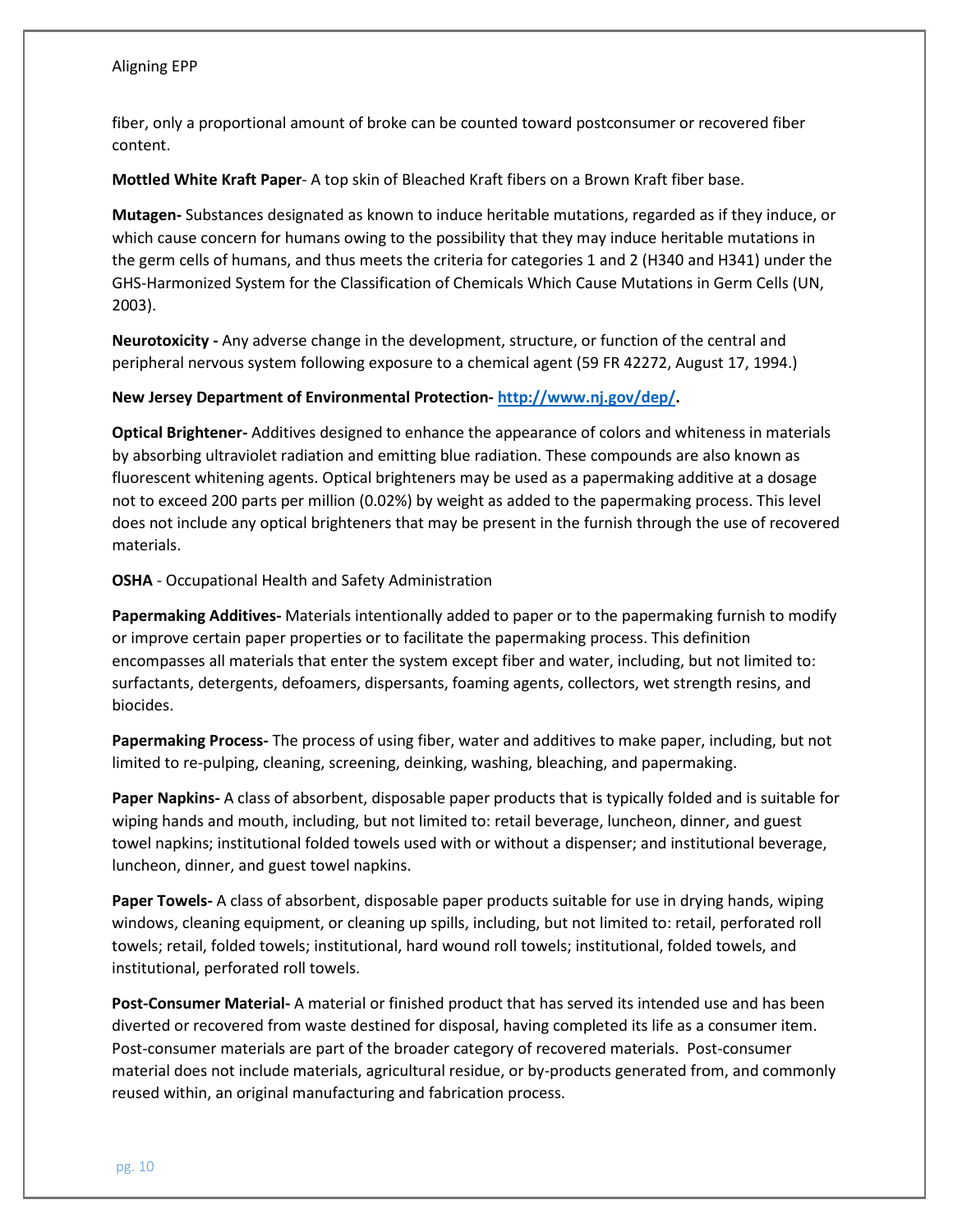**Post-Consumer Material Calculations-** The percentage of post-consumer material shall be calculated and certified based on the fiber weight of the paper. The calculation of recycled content based on fiber weight shall be performed using the following formula for post-consumer material:

Post-consumer Material x YieldPC\_\_\_\_\_\_\_\_\_\_\_\_\_\_

Recovered Material or Agricultural Residue x YieldR

Yield will depend on the product manufactured, the raw material, the level of contaminants and the cleaning and deinking technology employed. The percentage yield shall be calculated by dividing the total material output by the total material input.

**Pre-consumer Material**- Material generated in manufacturing and converting processes, such as manufacturing scrap and trimmings/cuttings.

**Price per M–** Pricing that is expressed in dollars per thousand units, or \$/M.

**Primary Packaging-** Material physically containing and coming into physical contact with the product, including, but not limited to: the cap or lid of a bottle; paper and paperboard material such as roll cores, brown papers, wrappers, bands, and folding cartons; and plastic materials such as film wrappers and roll core inserts.

**Processed Chlorine Free (PCF)-** Recycled- or recovered-content papers in which chlorine or chlorinecontaining compounds are not used in any of the unit processes used to manufacture the product, including, but not limited to, the re-pulping, screening, deinking, washing, and bleaching stages. (Manufactured without chlorine or chlorine derivatives. Chlorine and its derivatives are not to be used.)

**Product as used-** The most concentrated form of the product that the manufacturer recommends for a product's intended use. For example, if a manufacturer recommends a product be diluted 1:64 or 2:64 for use as a general-purpose cleaner, the product shall meet the environmental and performance requirements at a dilution of 2:64.

**Recovered Materials-** Waste materials and byproducts that have been recovered or diverted from solid waste stream, (that is generated after the completion of the paper manufacturing process; or fiber and broke recovery that contains 100% recovered material and is integral to the manufacturing process from which it was generated), but does not include materials and byproducts generated from, and commonly reused within, an original manufacturing process.

--Recovered material may include:

• Finishing waste generated after completion of the papermaking process (i.e., during converting), such as envelope cuttings; bindery trimmings; printing waste; cuttings and other converting waste (finishing broke); butt rolls and mill wrappers; obsolete inventories; and rejected unused stock.

• Post-consumer materials such as paper, paperboard, and fibrous materials from retail stores, office buildings, homes, etc., after they have completed their intended end-use.

• Fibers recovered from whitewater or wastewater, or mill broke (wet or dry) generated from the manufacturing process used only to make the certified product (i.e., mill broke containing 100% recovered material).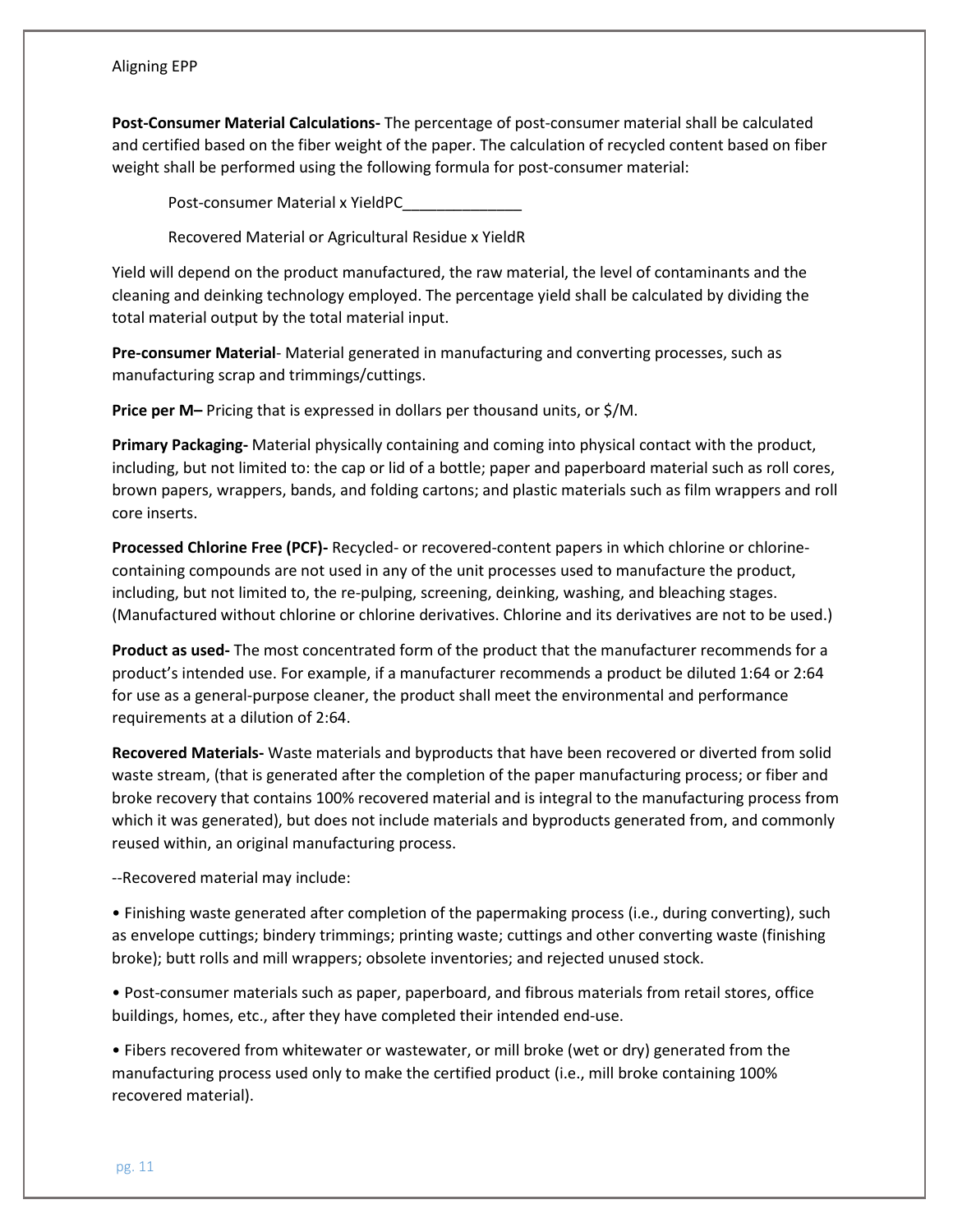*--Recovered material does not include:* 

*• Fibers recovered from whitewater or wastewater, or mill broke (wet or dry) generated from the manufacturing process used to make non-certified products containing virgin material (i.e., mill broke containing any virgin material), regardless of whether such materials are used by the same or another company.* 

*• Forest residue such as fibrous by-products of harvesting, extractive or woodcutting processes.* 

**Recovered Materials Advisory Notices, RMAN-** Provide purchasing guidance and recommendations for recovered and post-consumer material content levels for designated items.

**Recycled Copy Paper**– Paper that contains a specified percentage of post-consumer recycled material.

**Recyclable-** The package or product can be collected in a substantial majority of communities, separated or recovered from the solid waste stream and used again, or reused in the manufacture or assembly of another product package through an established recycling program.

**Recyclability** - the ability of a product or material to be recovered from, or otherwise diverted from, the solid waste stream for the purpose of recycling.

**Recyclable Package -** Package that can be diverted from the waste stream through available processes and programs, and can be collected, processed, and returned to use in the form of raw materials or products.

**Recycled content -** Materials that have been recovered from the solid waste stream, either during the manufacturing process (pre-consumer), or after consumer use (post-consumer) (see Federal Trade Commission Environmental Marketing Guides mentioned above for more detail). Executive agencies are required to purchase EPA-designated items with recycled content (40 C.F.R. Part 247). Purchasers may want to consider whether the material contains pre-consumer or post-consumer recycled content. Recycled content, under the Federal Trade Commission guides, includes recycled raw material, that would have otherwise been incinerated or land filled, as well as used, reconditioned and remanufactured components. For products that are only partially made of recycled material, a recycled claim should indicate the percentage, by weight, of recycled content in the finished product. Unless it is otherwise clear from the context of the sale, for products that contain used, reconditioned or remanufactured components, a recycled claim should make clear that such components are used, reconditioned or remanufactured. Manufacturers scrap material that would have, in any case, been incorporated into the product does not qualify as recycled under the Federal Trade Commission's guides. Refer to 16 C.F.R. § 260.7(e).

The recyclable claim should be adequately qualified to avoid consumer deception about which portions or components are recyclable. In addition, unless recycling collection programs for the product are available to a substantial majority of communities or consumers where the product is sold, claims of recyclability need to be qualified to indicate the limited of availability of recycling collection sites. A product that is made from recyclable material, but, due to its shape, size or some other attribute, is not accepted in recycling programs for such material, should not be marketed as recyclable. Refer to the FTC Environmental Marketing Guides, 16 C.F.R. § 260.7(d).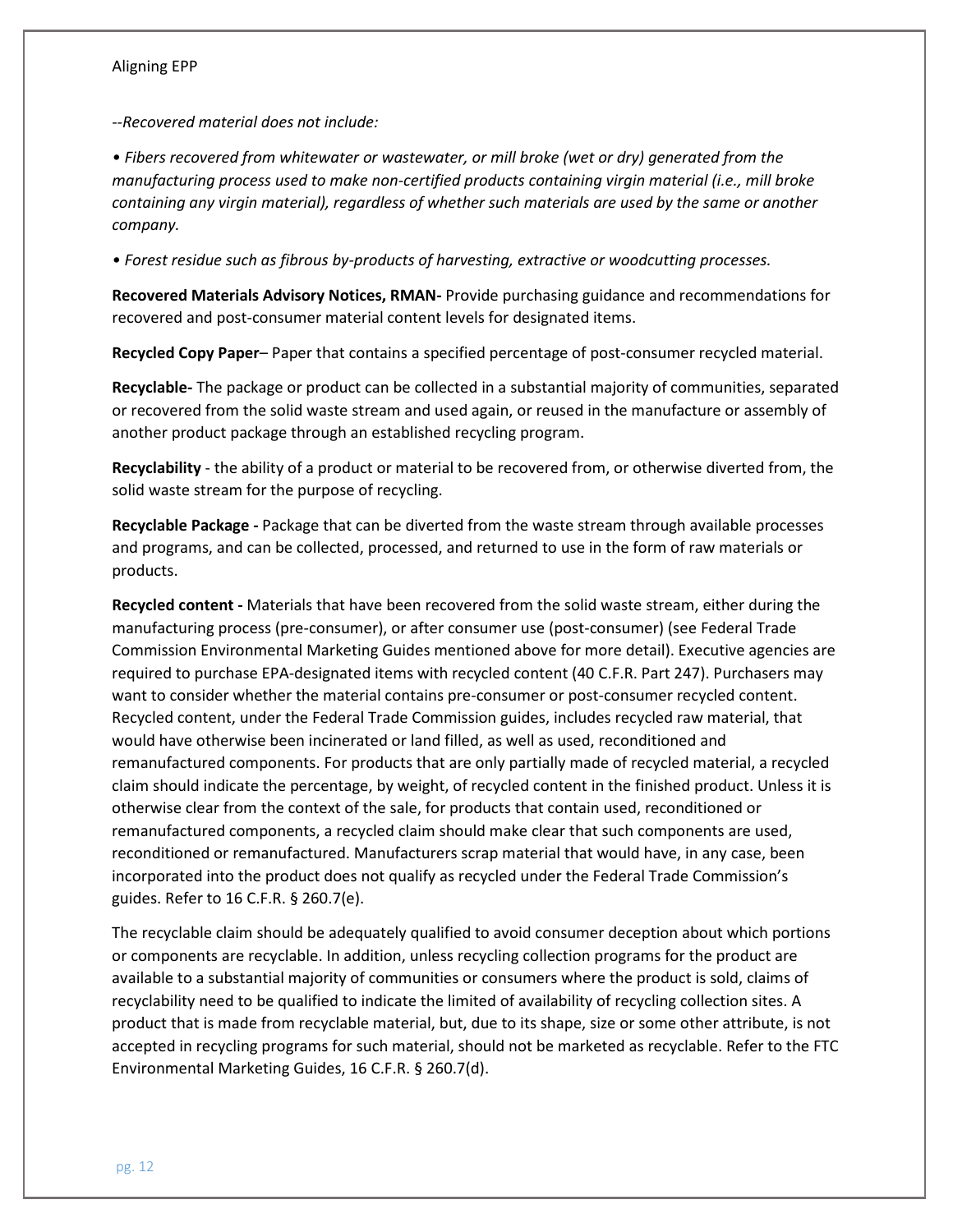**Recycled Fiber–** Secondary fibers that have previously been used in a manufacturing process and have been reclaimed as raw material for another process.

**Recycled Materials- W**aste materials and by-products that have been recovered or diverted from solid waste and that can be utilized in place of raw or virgin material in manufacturing a product and consists of materials derived from postconsumer waste, manufacturing waste, industrial scrap, agricultural waste and other items, all of which can be used in the manufacture of new or recycled products.

**Recycled Paper-** Any paper having a total weight consisting of not less than 50% secondary waste material

**Recycling**- Series of activities, including collection, separation, and processing, by which products or other materials are recovered from the solid waste stream for use in the form of raw materials in the manufacture of new products other than fuel for producing heat or power by combustion.

**Reproductive Toxin-** A chemical listed as a reproductive toxin (including developmental, female, and male reproductive toxins) by the State of California under the Safe Drinking Water and Toxic Enforcement Act of 1986 (California Code of Regulations, Title 22, Division 2, Subdivision 1, Chapter 3, Sections 1200, et. Seq., also known as Proposition 65), substances designated as category 1 (H360), known or presumed reproductive toxicant, or category 2 (H361), suspected human reproductive toxicant, under the GHS, or a substance designated as having adverse effects on or via lactation (H362), under the GHS.

**Sanitary Paper Products-** Products covered by the Standard Industrial Code (SIC) 2676. Products including facial and bathroom tissues, paper towels and general-purpose wipes, and paper napkins. Products that are technically in this category by SIC code, but not covered by this standard, include nonwoven sanitary products, toilet seat covers, paper placemats, table coverings, general purpose disposable and flushable wipes containing cleaning agents or fragrances, disposable diapers, or sanitary napkins and tampons.

**Secondary Packaging-** Packaging used to contain primary package/s and typically used for merchandizing. This does not include case or shipping packaging or the primary package.

**Single Wall Carton- A** corrugated fiberboard carton made by gluing a sheet of fluted corrugated material between two flat sheets of linerboard.

**Solid Waste-** Waste materials from the manufacturing of the product not included in the finished product, which are not salable and are discarded. Sanitary waste (e.g., restrooms, etc.) and materials that are recycled are excluded.

**Source Reduction-** Altering the design, manufacture, or use of sanitary paper products to reduce the amount that would be disposed of in a landfill.

**TAPPI- Technical Association of the Pulp and Paper Industry-** [www.tappi.org.](http://www.tappi.org/) When TAPPI standards are cited in the RFB, the current standards in effect at the time of the award shall be applied and take precedence.

**Tensile Strength (Dry and Wet)-** Product characteristics shall be measured for tensile strength in the machine direction and cross direction using the following methods: using TAPPI T 494/456- Product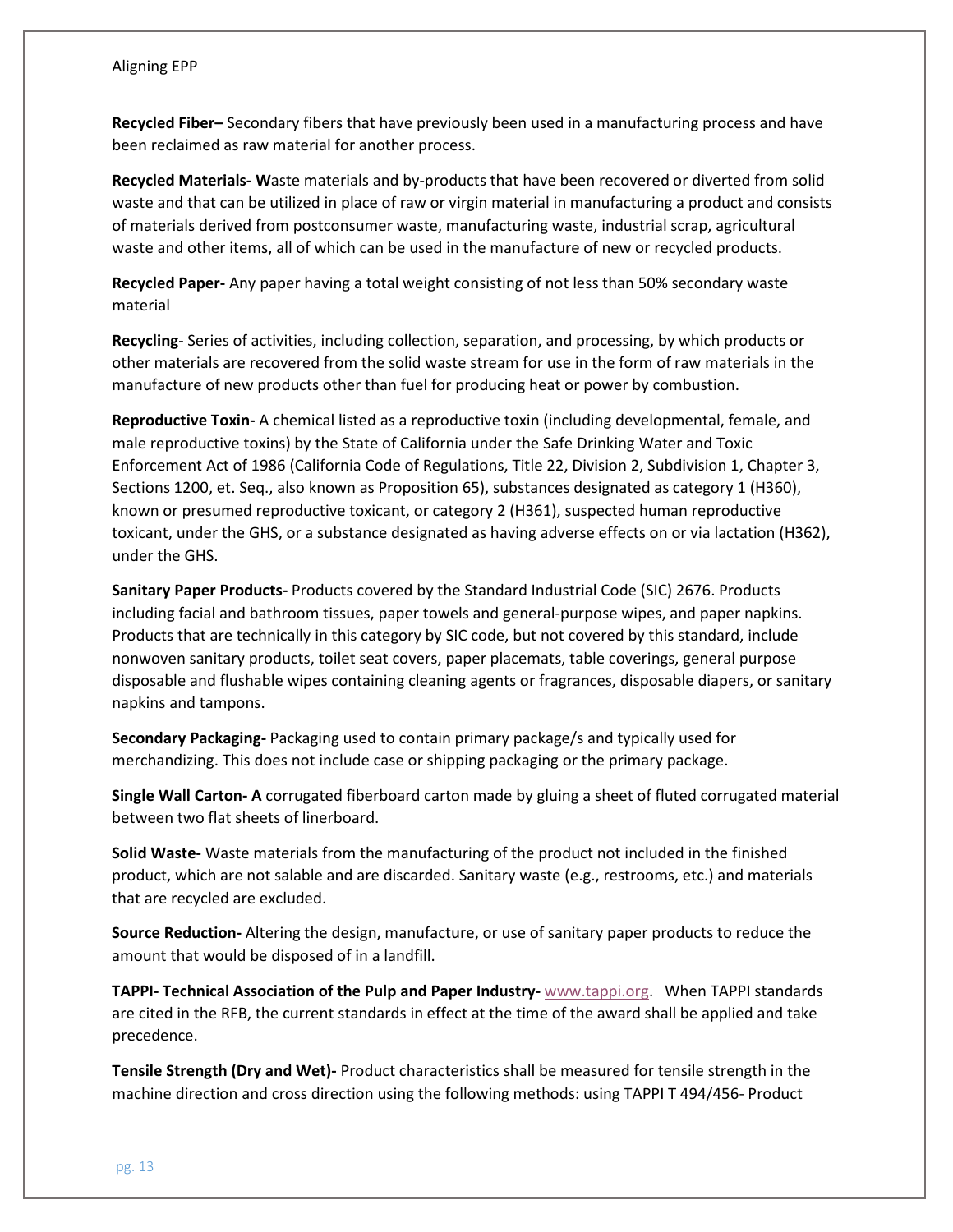characteristics shall meet the following requirements when tested according to TAPPI T 494 or ISO 1924/3 (dry tensile strength) and TAPPI T 456 (wet tensile strength), as measured in gram force/inch (gf/in, English units)  $[(1 \text{ gf/in} = 0.3886 \text{ newton/meter (N/m)}; 1 \text{ of/in} = 10.945 \text{ N/m})].$ 

**Total Recovered Materials Content-** The total percentage of recovered materials that EPA recommends for that designated item.

**Toxic chemical release-** The release of toxic chemicals into the environment through transportation, manufacturing, and other uses and treatments.

**Undiluted product-** The most concentrated form of the product produced by the manufacturer for transport outside its facility.

**USDA-** United States Department of Agriculture. Federal certification/standards for food safety, sanitary conditions, nutrition and research for agricultural technology. Information available at [www.](http://www.usda.gov/)**[usda](http://www.usda.gov/)**[.gov.](http://www.usda.gov/)

**USEPA-** United States Environmental Protection Agency

**Virgin Fiber/Material-** Fiber/material that is not of secondary, recovered or post-consumer origin; made from new or non-recycled fibers/materials.

**Volatile Organic Compound (VOC)-** Any organic compound which participates in atmospheric photochemical reactions leading to the formation of ozone, a respiratory irritant. It excludes those organic compounds which the ECP and Green Seal designate as having negligible photochemical reactivity. These compounds are taken based on the definition found in U.S Code of Federal Regulations Title 40 part 51 paragraphs.

**Waste paper-** Any of the following "recovered materials".

A. **Postconsumer materials** such as: paper, paperboard and fibrous wastes from retail stores, office buildings, homes, and so forth, after they have passed through their end usage as a consumer item, including; Used corrugated boxes, old newspapers, old magazines, mixed waste paper, tabulating cards and used cordage. All paper paperboard and fibrous wastes that enter and are collected from municipal solid waste.

B. **Manufacturing forest residues**, and other wastes such as: Dry paper and paperboard waste generated after completion of the papermaking process (that is, those manufacturing operations up to and including the cutting and trimming of the paper machine reel into smaller rolls or rough sheets) including: Envelope trimmings, bindery trimmings, and other paper and paperboard waste, resulting from printing, cutting, forming, and other converting operations, bag, box, and carton manufacturing wastes, and butt rolls, mill wrappers and rejected unused stock. Finished paper and paperboard from obsolete inventories of paper and paperboard manufacturers, merchants, wholesalers, dealers, printers, converters, or others.

**Wood Pulp-** Pulp originally generated from softwood or hardwood trees, such as but not limited to aspen, birch, eucalyptus, fir or pine.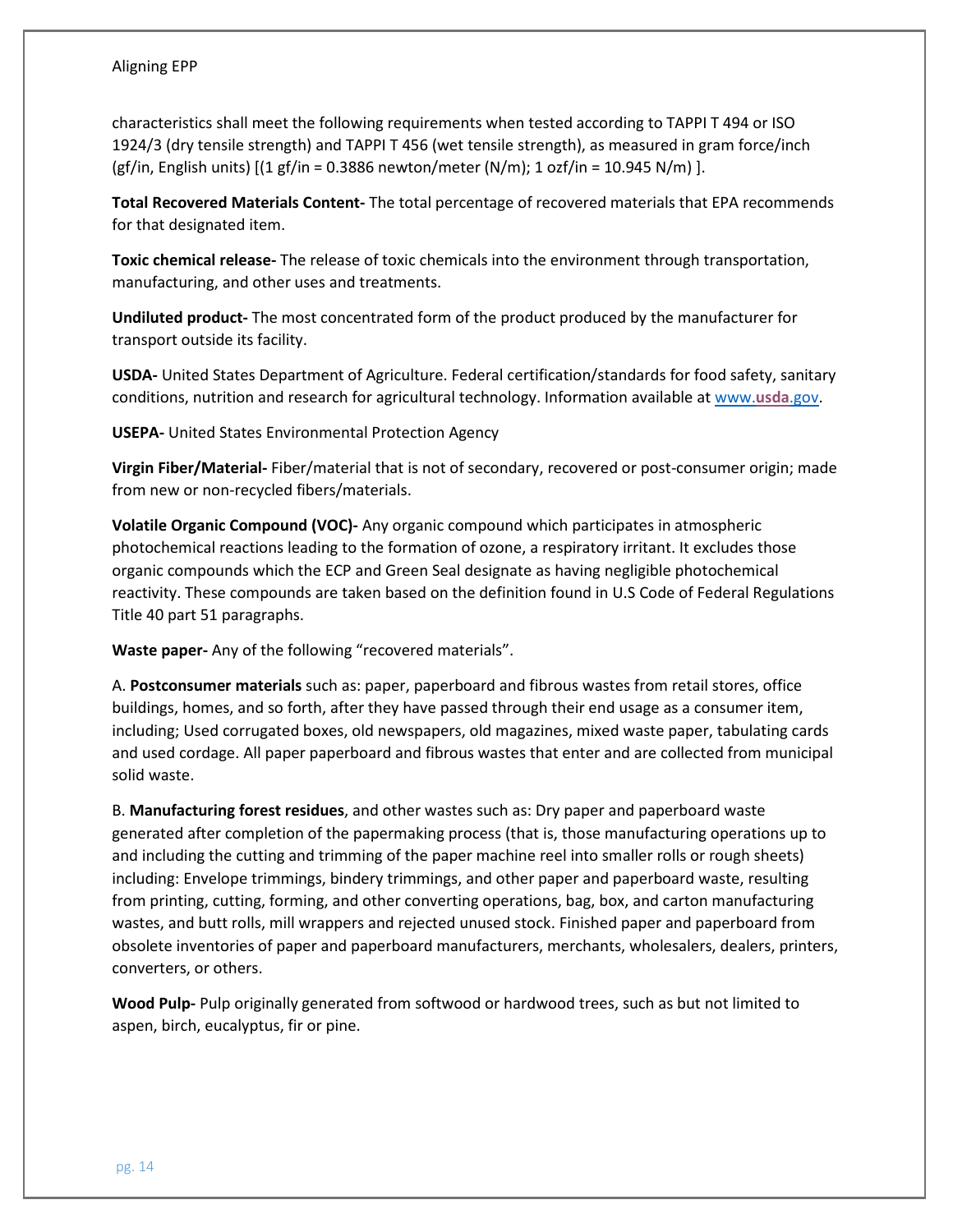### **EXCERPTS**

#### • **DISCLOSURE OF PRODUCT COMPOSITION**

The bidder must furnish safety data sheets (SDS) or manufacturers' equivalent information sheets on the products and/or chemicals used in providing the product specified in this RFB with their proposal. These sheets must list complete chemical ingredients including the percentage composition of each ingredient in the mixture down to 0.1 percent, and the chemical abstract services numbers for those substances listing any potentially hazardous products, which may produce gas during or following application. Failure to supply this information shall result in rejection of the bid for those product applicable price lines.

### • **RECYCLING CERTIFICATION**

The bidder's signature on the signature page certifies that the material offered contains the minimum percentage of post consumer material content. The State reserves the right to request a manufacturer's certification confirming post consumer material content either prior to award or during the period of the contract.

## • **QUALITY CONTROL & CONTAMINANTS**

The manufacturer and distributor of products shall be responsible for compliance with 21CFR Ch. 1 Part 110 Current good manufacturing practices, 21CFR Ch. 1 Parts 120 regarding Hazard Analysis and Critical Control Point (HACCP) systems-quality controls as well as all other applicable guidelines as determined by the USDA FDA/CFSAN (Center for Food Safety and Applied Nutrition), EPA, etc., as applicable.

**The papermaking process-** shall not contain any papermaking additives or contaminants that are carcinogens, mutagens or reproductive toxins or that are known to produce or release carcinogens, mutagens, or reproductive toxins. An exception shall be made for titanium dioxide and carbon black used in colorants.

Additional Prohibited Substances- The papermaking process shall not contain the following substances as papermaking additives or contaminants:

- Chlorophenolic Biocides
- Fragrances

• Heavy metals, including but not limited to lead, chromium, or selenium both in the elemental form and in compounds

• Ozone-depleting compounds

Should biological, chemical or environmental contaminants be found, deleterious to human health, in the paper products sought, the product(s) affected shall be removed, with re-imbursement and/or replacement processed expeditiously by the contractor.

## • **T-3034 LAUNDRY DETERGENT PACKETS**

In order to meet the requirements of Executive Order 76 which seeks to reduce certain environmental and health concerns associated with some cleaning products, and as a part of the State of New Jersey's